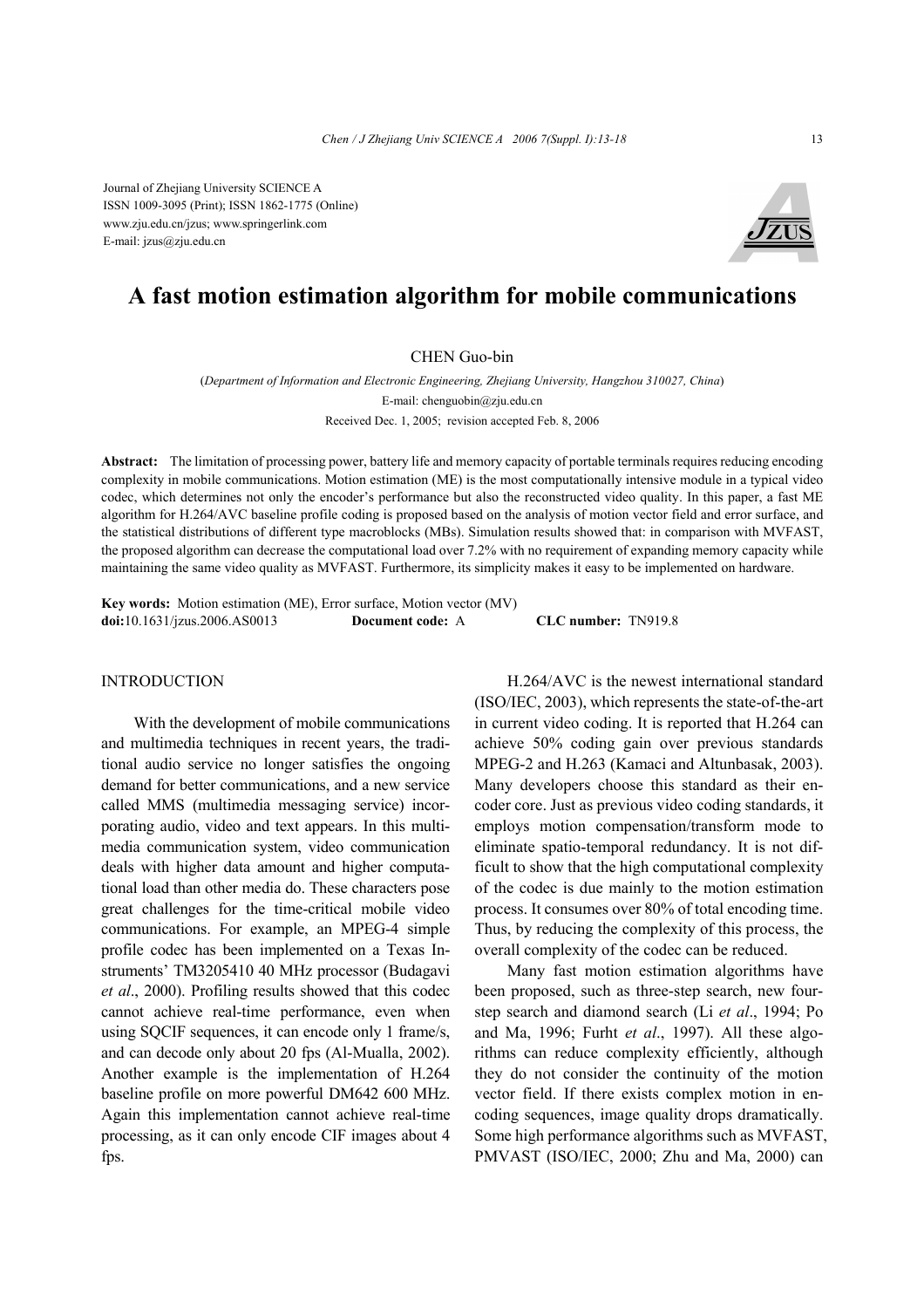make a good compromise between computation complexity and video quality. They take not only the continuity of motion vector field into account, but also the motion activity degree. By using two diamond modes, they can speed up the search process while maintaining almost the same image quality as full search. Whereas, based on in-depth analysis of MVFAST and PMVFAST search process, we find there are a lot of repetitive searches. To eliminate these repetitions, more memory space is required to store the search record. In this paper, a low complexity motion estimation algorithm to eliminate the repetitive search is proposed without the requirement of expanding memory capacity. A new feature of H.264 is that it employs variable block size motion compensation, which greatly increases the computational complexity. The computation is approximately in proportion to the search mode. Full search of all modes may not be available for time critical application, especially for mobile communications. In consideration of the constraints of mobile communications, only fewer primary modes are present on the basis of the statistical information collected under low bitrate, which greatly decreases the total computation.

This paper is organized as follows. Section 2 provides some technical preliminaries of ME in H.264. The proposed algorithm is set forth in Section 3. Finally, in Section 4, practical results are given and analyzed, and conclusions are drawn in Section 5.

## PRINCIPLES OF MOTION ESTIMATION

The most commonly used ME method is the block-matching motion estimation (BMME), adopted by mainstream video coding due to its simplicity and easy implementation. In this algorithm, the current frame is first divided into blocks. The motion of each block is then estimated by searching for the best-match block in the reference frame according to some distortion measure, such as sum of absolute difference (SAD) or sum of square difference (SSD). SAD is specified as follows:

$$
SAD_{M\times N}(v_x, v_y) = \sum_{i=0}^{M-1} \sum_{j=0}^{N-1} \left| f'_k(i + v_x, j + v_y) - f(i, j) \right|,
$$
\n(1)

where *M* and *N* are the width and height of block respectively;  $f(i,j)$  is the block to be coded;  $f'_i(i,j)$  is the candidate block in the reference frame *k*. This search is usually restricted to a search window around the corresponding block in the reference frame. The displacement  $(v_x, v_y)$  between the block and bestmatch block is called motion vector (MV). The decoder uses these MVs and corresponding error residuals to reconstruct the video. A typical ME diagram is illustrated in Fig.1.



**Fig.1 Distributions of MB coding types in P-slice**

To achieve the best encoding performance, Lagrangian operator is often used to find the optimal motion vectors  $(v_x, v_y)$  for a block size of *M*×*N*. The cost function is defined as follows:

$$
J_{M \times N}(v_x, v_y) = SAD_{M \times N}(v_x, v_y) + \lambda R(MVD_{M \times N}(v_x, v_y)),
$$
\n(2)

where  $MVD_{M\times N}(v_x,v_y)$  is derived as follows:

$$
MVD_{M\times N}(v_x, v_y) = (v_x - \hat{v}_x, v_y - \hat{v}_y),
$$
 (3)

where  $(\hat{v}_x, \hat{v}_y)$  is the prediction MV.

## PROPOSED ALGORITHM

In H.264 baseline profile, only I and P slice types may be present in the syntax. I slice is used for refreshing after a long distance coding and consumes much less processing cycles than P slice does. For each MB in P slice, there exist many coding types as it can be partitioned into variable block size. Full selection of all the coding types provides the best coding results but with the most computational com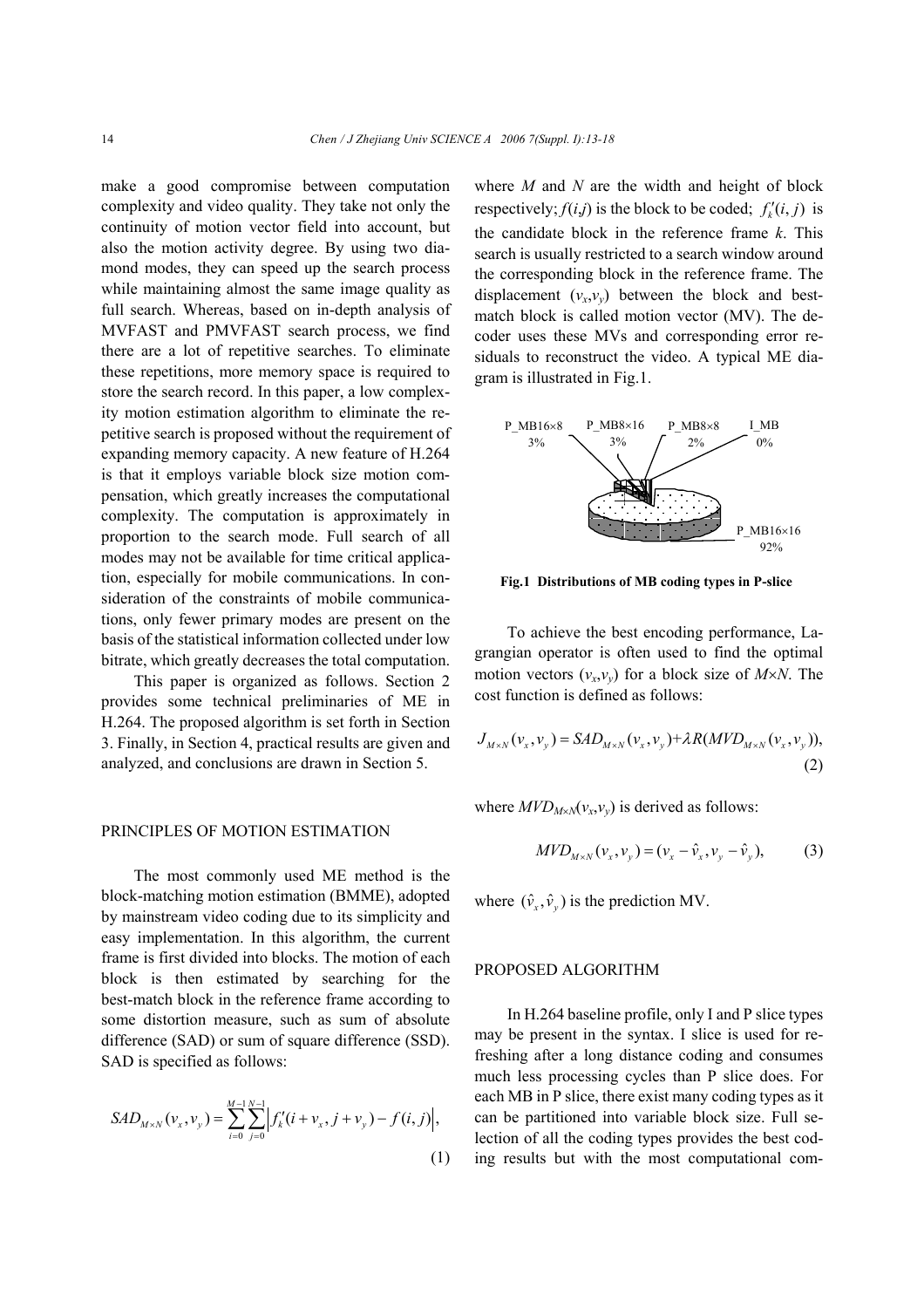plexity. In consideration of the low computation power of mobile terminals, a simplification must be done on it. After extensive experiments under low bitrate, we found the most primary coding type is MB 16×16, it consumes about 90% processing cycles. Fig.1 illustrates the distributions of each MB coding types in the slice. In our scheme, we only use the most three primary partitions, i.e.,  $16\times16$ ,  $16\times8$  and  $8\times16$ . The impact of this scheme can be referred to in the experiments results in Section 4.

Many algorithms, such as three-step, new threestep, and spiral search, assume that the error surface is usually unimodal and that the distribution of the motion vector is center-biased. Typical error surface and prediction center-based motion vector distribution are illustrated in Fig.2 and Fig.3 respectively. As we see, these assumptions are always true if we can predict the search center accurately. Our algorithm adopts some ideas from MVFAST and the scheme in (Ting *et al*., 2003) and employs only small diamond search pattern. To get an early termination of search, a threshold *T* is set according to its size. For a block with size of *M*×*N*, its early termination threshold is equal to 2 multiplied by its pixel number, i.e., 2×*M*×*N*.

In-depth looking at MVFAST, we found that if previous two motion directions are determined, repetitive search can be avoided. Except for the first diamond, consequent searches only need 2 or 3 points, not 4 points in MVFAST; if previous two moving direction are both towards left, current search need search 3 points; if previous two directions are not identical, only 2 points are searched. Fig.4 displays a typical search process.

The first step of our strategy is to determine the search mode and search center. If the coding types of above and left MB are different, all modes are used. If the coding types of the above and left MB are equal, the same types are used in searching. We use the prediction MV, the MVs of the left MB, the top MB, the topright MB, the co-located MB in reference frame as the search center candidate for MB 16×16; In addition to aforementioned candidates, the best MV of MB 16×16 is added to candidate set for MB  $16\times8$  and MB  $8\times16$ . The vector yielding minimum



**Fig.2 Error surface. (a) Foreman @10 fps; (b) Coastguard @10 fps**



**Fig.3 Prediction center-biased distribution of MV. (a) Foreman @10 fps; (b) Coastguard @10 fps**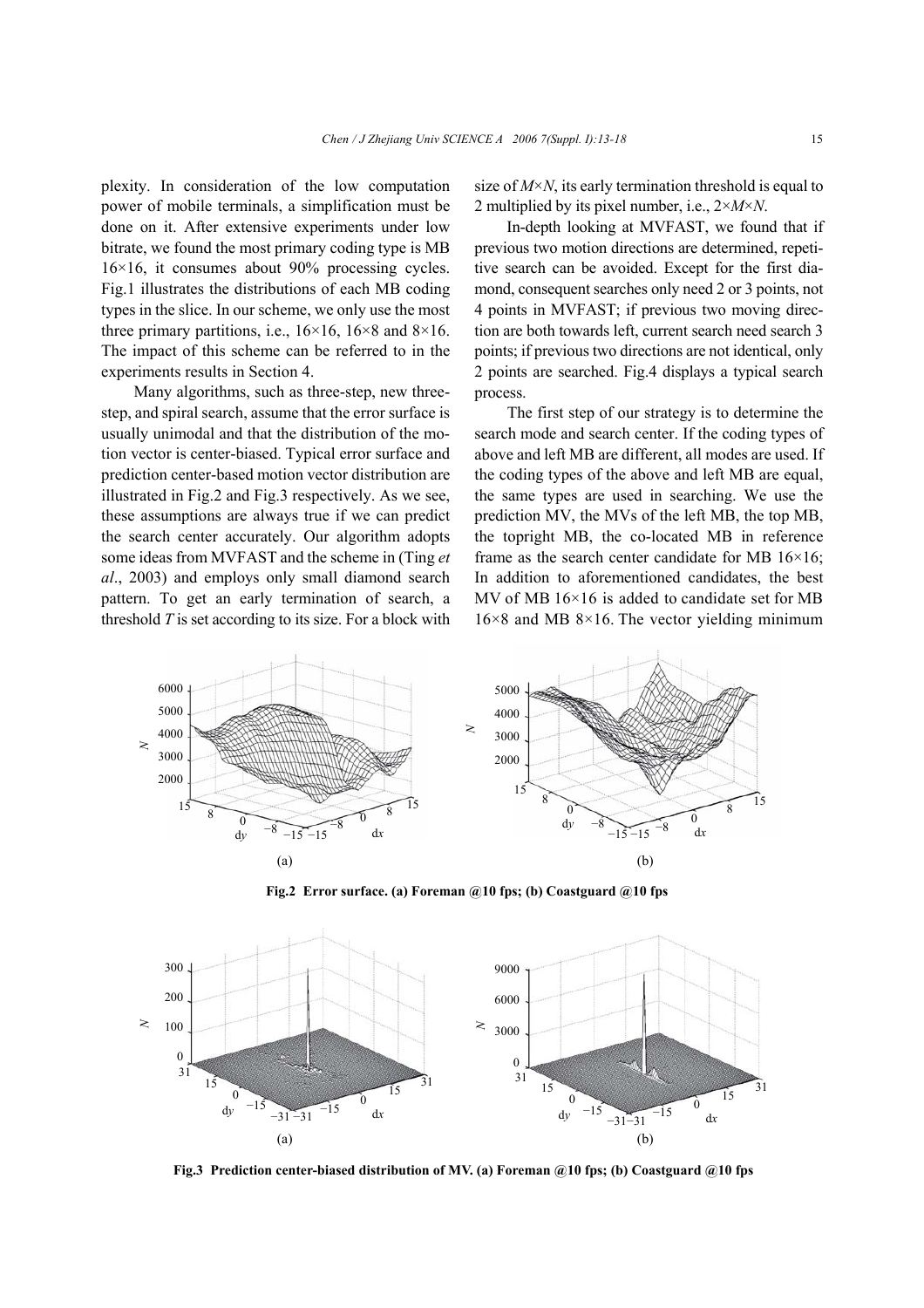$J_{M \times N}(v_x, v_y)$  is chosen as the search center.

Next, we used repetition-eliminated search to find the optimal MV. Diamond search pattern is centered at the search center, and all the checking points of diamond are tested. If the center position yields the minimum  $J_{M\times N}(v_x, v_y)$ , then the center represents the motion vector. Otherwise do Step 2 recursively untill the diamond is beyond the search region.

## SIMULATION RESULTS

To evaluate the performance of the proposed algorithm, we integrate it into the reference software T264.0.14. Some important parameters are set as follows: (1) Sequence type is IPPP…; (2) Search range is  $16\times16$ ; (3) Entropy coding method is CAVLC; (4) No rate control, the QP of all slice is set to 30. Four benchmark sequences, Carphone, Coastguard, Foreman and Stefan, are tested in our simulations. Each sequences has 100 frames; Carphone and Foreman are at the format of QCIF @30 fps; and Coastguard and Setfan at the format of CIF @30 fps; We compare the full search (FS) and MVFAST algorithm with the proposed algorithm.

Fig.5 illustrates the performance comparison between different algorithms. We can see that our proposed algorithm can be maintained at almost the



**Fig.5** *PSNR* **comparison. (a) Carphone-QCIF; (b) Coastguard; (c) Foreman-QCIF; (d) Stefan**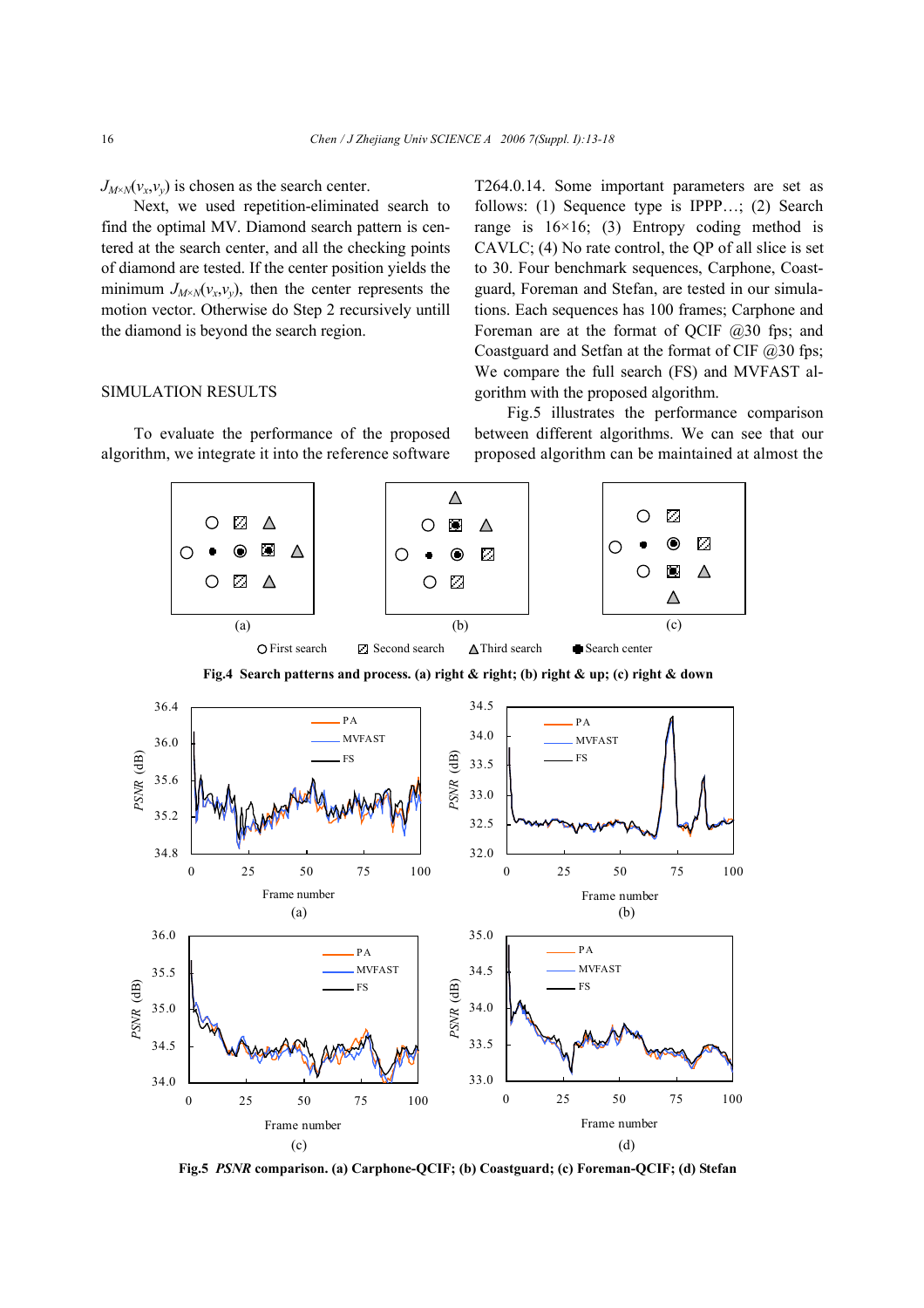same quality as FS and MVFAST. The maximum deviation in all sequences between FS and PA is only about 0.2 dB. Table 1 displays a detailed performance comparison of PSNR, Speedup and bitrate increase. For clarity, we compared the checking points of each coding type. Our proposed algorithm has a higher speedup than MVFAST. If we define one MB  $16\times16$ search complexity as 1, and MB 16×8 and MB 8×16 complexity as 0.5, the final complexity of MVFAST on Carphone, Coastguard, Foreman and Setfan are 4110.75, 22368.8, 4678.4 and 22607.85 respectively; and that of PA is 3814.9, 1978.28, 4250.75 and 19893.15. Consequently, we get the speedup gains of 7.2%, 11.2%, 9.14 and 12.0%. Compared with FS, PA only causes bitrate increase of  $-1.1\%$ , 0.01%, 0.75% and 1.47%. The bitrate increases slightly.

# **CONCLUSION**

This paper presents a low complexity motion estimation algorithm for mobile communications on H.264/AVC baseline profile. The MB statistical distribution of each MB type is colleted on the basis of extensive experiments. It was found that over 90% MBs are coded in size 16×16 predicted MB. Considering the low processing power of mobile terminals, we only use the 3 primary MB sizes in our encoder. In the motion estimation process, a modified MVFAST algorithm is used which can eliminate repetitive searches without requirement of enlarging memory space. Simulation results showed that compared with MVFAST, the proposed method can not only get a faster encoding speed but also yield a better image

| Table 1 Performance comparison between different algorithms |  |
|-------------------------------------------------------------|--|
|                                                             |  |

|                                 |                      | Motion estimation algorithm |                  |              |               |             |             |              |             |             |
|---------------------------------|----------------------|-----------------------------|------------------|--------------|---------------|-------------|-------------|--------------|-------------|-------------|
| Sequence                        | Item                 | FS                          |                  |              | <b>MVFAST</b> |             |             | PA           |             |             |
|                                 |                      | $16\times16$                | $16\times8$      | $8\times16$  | $16\times16$  | $16\times8$ | $8\times16$ | $16\times16$ | $16\times8$ | $8\times16$ |
| Coastguard<br>Carphone-<br>QCIF | Check points         | 323433                      | 215622           | 215622       | 2608.5        | 1496.3      | 1508.2      | 2327.0       | 1486.5      | 1489.3      |
|                                 | Speedup              | 1                           | 1                | 1            | 124.0         | 144.1       | 142.0       | 138.9        | 145.1       | 144.8       |
|                                 | <b>PSNR</b>          |                             | 35.3516          |              |               | 35.2983     |             |              | 35.2979     |             |
|                                 | $\triangle PSNR$     |                             | $\boldsymbol{0}$ |              |               | $-0.0533$   |             |              | $-0.0537$   |             |
|                                 | Bitrate (kbps)       |                             | 82.08            |              |               | 81.499      |             |              | 81.204      |             |
|                                 | $\Delta$ bitrate (%) |                             | $\boldsymbol{0}$ |              |               | $-0.7$      |             |              | $-1.1$      |             |
| Coastguard                      | Check points         | 1293732                     | 862488           | 862488       | 15234.4       | 7113.475    | 7155.3      | 12881.3      | 6884.6      | 6918.4      |
|                                 | Speedup              | 1                           | $\mathbf{1}$     | 1            | 84.9          | 121.2       | 120.5       | 100.4        | 125.3       | 124.7       |
|                                 | <b>PSNR</b>          |                             | 32.6123          |              |               | 32.6042     |             |              | 32.6064     |             |
|                                 | $\triangle PSNR$     |                             | $\boldsymbol{0}$ |              |               | $-0.0081$   |             |              | $-0.0059$   |             |
|                                 | Bitrate (kbps)       |                             | 979.658          |              |               | 979.442     |             |              | 980.632     |             |
|                                 | $\Delta$ bitrate (%) |                             | $\boldsymbol{0}$ |              |               | $-0.02$     |             |              | 0.01        |             |
| Foreman-<br>QCIF                | Check points         | 323433                      | 215622           | 215622       | 3009.6        | 1673.1      | 1664.5      | 2613.7       | 1639.2      | 1634.5      |
|                                 | Speedup              | $\mathbf{1}$                | 1                | $\mathbf{1}$ | 107.5         | 128.9       | 129.5       | 123.7        | 131.5       | 131.9       |
|                                 | <b>PSNR</b>          |                             | 34.4870          |              |               | 34.4391     |             |              | 34.4542     |             |
|                                 | $\triangle PSNR$     |                             | $\mathbf{0}$     |              |               | $-0.0479$   |             |              | $-0.0328$   |             |
|                                 | Bitrate (kbps)       |                             | 116.954          |              |               | 117.880     |             |              | 117.835     |             |
|                                 | $\Delta$ bitrate (%) |                             | $\boldsymbol{0}$ |              |               | 0.79        |             |              | 0.75        |             |
| Stefan                          | Check points         | 1293732                     | 862488           | 862488       | 15686.2       | 6924.7      | 6918.6      | 13106.2      | 6790.4      | 6783.5      |
|                                 | Speedup              | 1                           | 1                | 1            | 82.5          | 124.6       | 124.7       | 98.7         | 127.0       | 127.1       |
|                                 | <b>PSNR</b>          |                             | 33.5612          |              |               | 33.5243     |             |              | 33.5217     |             |
|                                 | $\Delta PSNR$        |                             | $\boldsymbol{0}$ |              |               | $-0.0369$   |             |              | $-0.0395$   |             |
|                                 | Bitrate (kbps)       |                             | 914.128          |              |               | 927.055     |             |              | 927.547     |             |
|                                 | $\Delta$ bitrate (%) |                             | $\boldsymbol{0}$ |              |               | 1.41        |             |              | 1.47        |             |